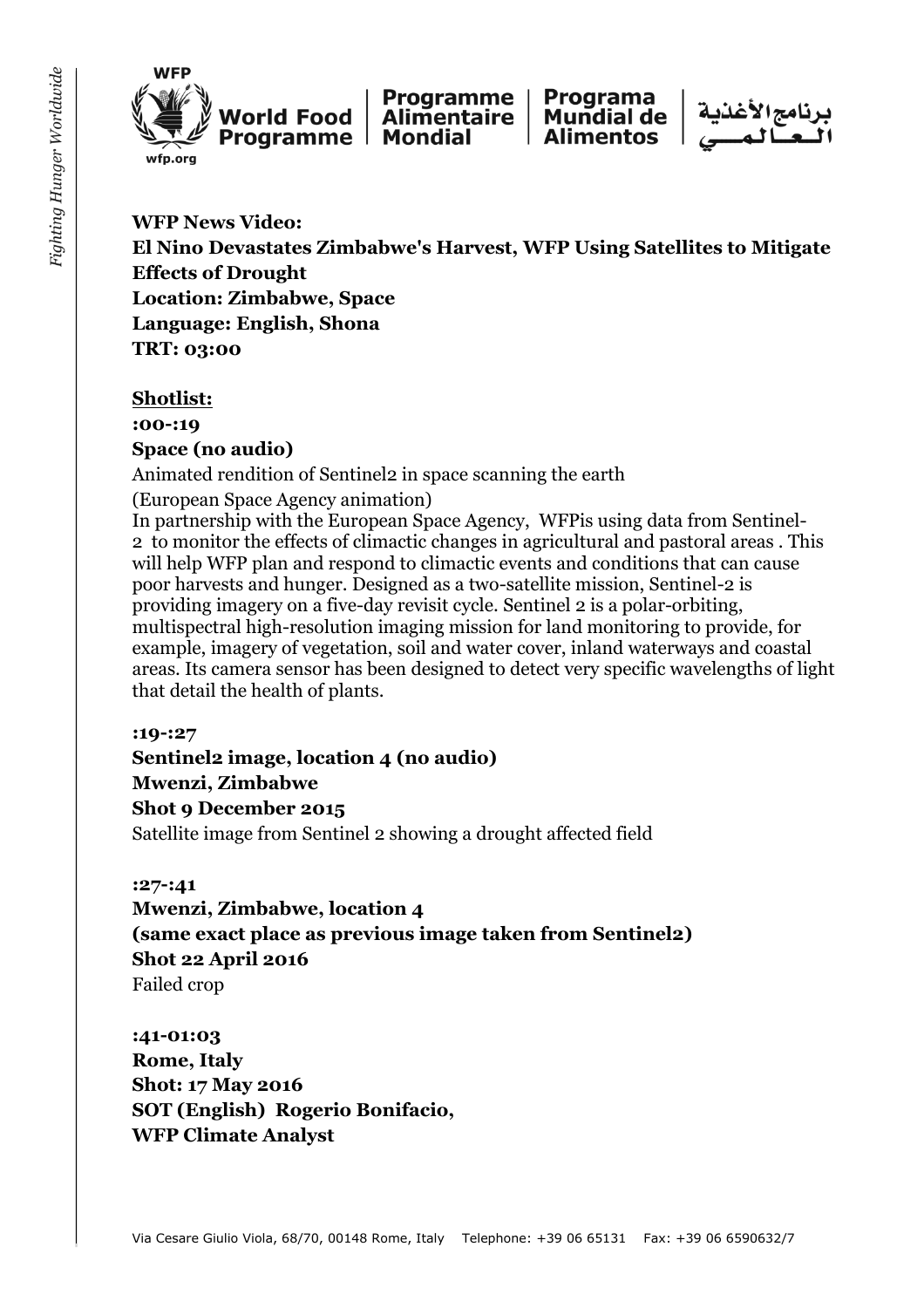

"As a result of the current El Nino, Zimbabwe suffered one of the driest seasons in the past 35 years, probably as bad as the 91/92 season, the season, the last season with a very significant drought and we expect very significant impacts on crop production and water availability and pasture resources. "

**01:03-01:12 Mwenzi, Zimbabwe, location 4 (same exact place as the image taken from Sentinel 2) Shot 22 April 2016** Failed crop

**01:12-01:33 Mwenzi, Zimbabwe Shot 22 April 2016** Empty grain market Vegetable market

## **01:33-01:38 Sentinel2, (no audio), image location 1 Food secure project, Mwenzi, Zimbabwe Shot 17 April 2016**

Satellite image taken from Sentinel2 showing good millet and sorghum crops planted as a result of WFP Food Secure drought mitigation project

**01:38-01:47 Mwenzi, Zimbabwe, location 1 (same exact place as preceding image taken from Sentinel2) Shot 22 April 2016** Good millet and sorghum crops as result of WFP food secure project.

**01:47-02:20 Rome, Italy Shot: 17 May 2016 SOT (English) Rogerio Bonifacio, WFP Climate Analyst**

"Sentinel 2 is a brand new satellite that provides very high resolution data with a very high frequency observation...and what this does is to allow us to better estimate the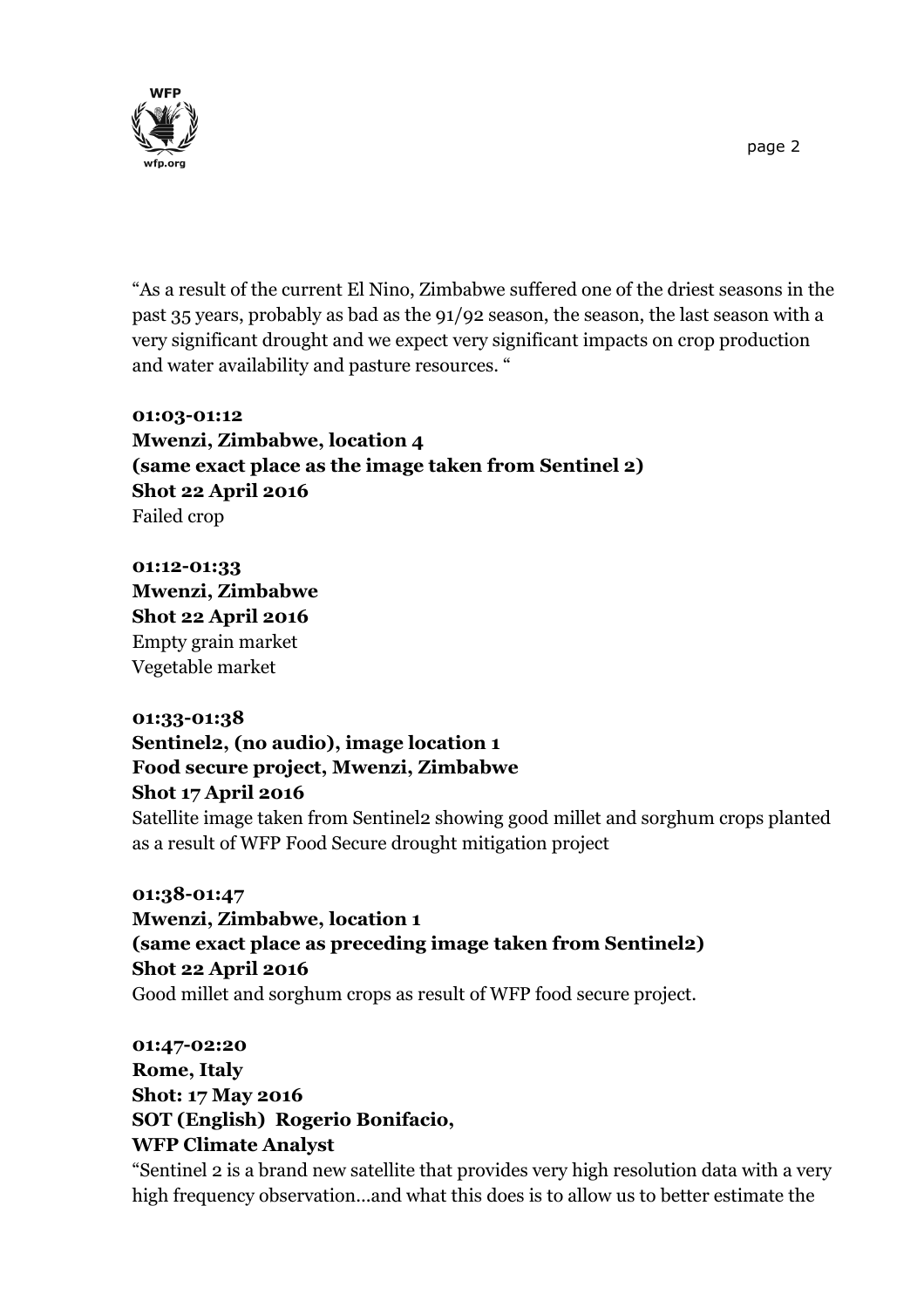

impacts of El Nino on crop production planted areas and likely agricultural outcomes for all countries. In particular, where WFP has a project named "Food Secure", with interventions at farm level, it will allow us to evaluate better what the result of that intervention will be."

#### **02:20-02:28**

## **Mwenzi, Zimbabwe, location 1 (same exact place as the image taken from Sentinel2) Shot 22 April 2016**

Good millet and sorghum crops as result of WFP food secure project. Mr. Chigopho, Farmer, checking his crops

#### **02:28-02:51**

# **SOT (Shona) Mr. Chigopho, Farmer Mwenzi, Zimbabwe Shot 22 April 2016**

*"*Food secure programme is helpful to us, it will assist us in reducing hunger. If you compare the field I used conservation agriculture and the one I did not there is big difference. The one I used conservation agriculture shows that I will harvest far much better than the one I did without. Even a smallholder farmer without animal power can use conservation farming and harvest more than the one who has. So for me this is a good programme."

**02:51-03:00 Mwenzi, Zimbabwe, location 1 (same exact place as the image taken from Sentinel2) Shot 22 April 2016** Good millet and sorghum crops.

ENDS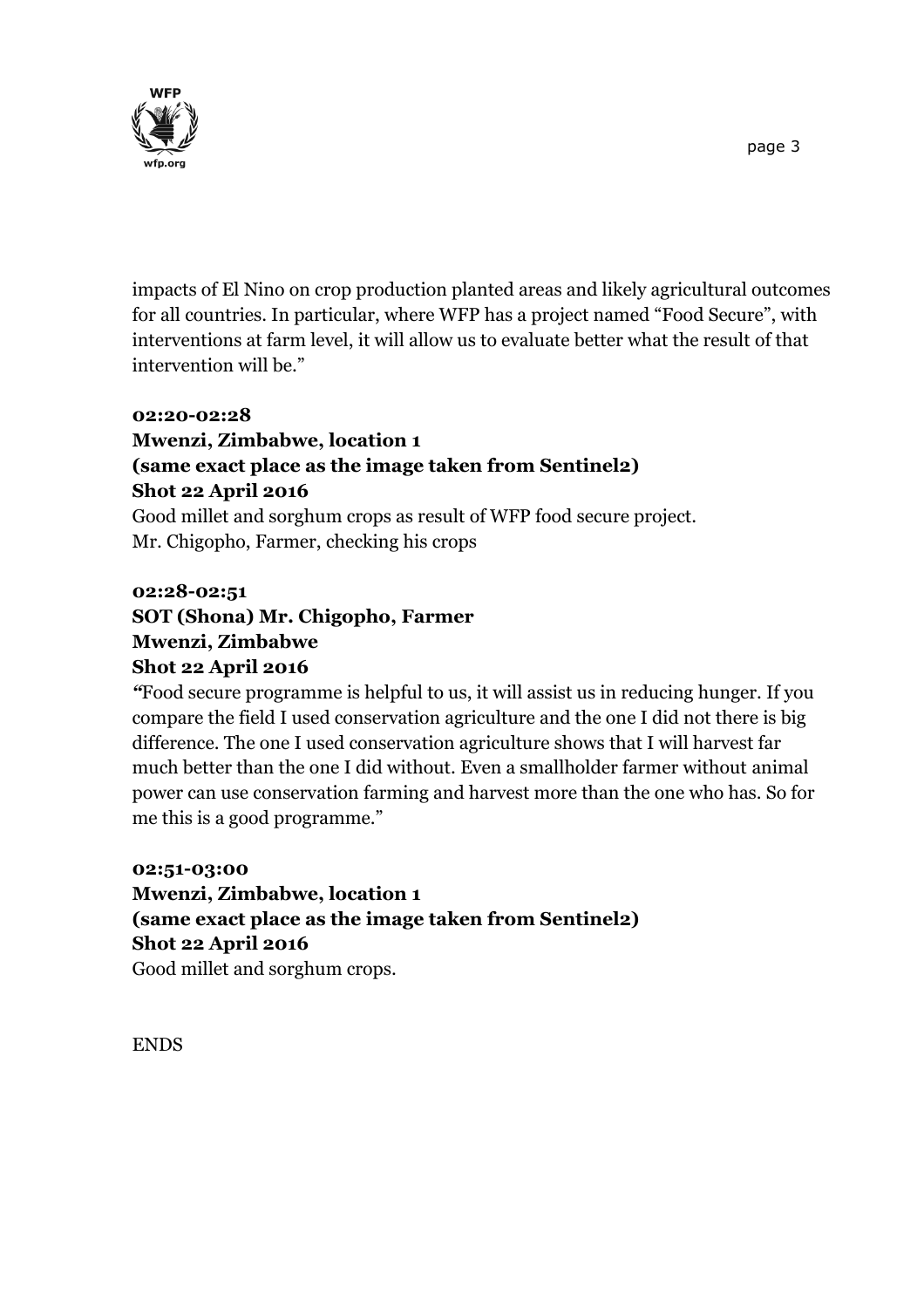

### **ZIMBABWE - EL NINO DROUGHT & FOOD SECURITY - May 2016**

• Zimbabwe is one of a number of countries in southern Africa that has declared a drought disaster this year due to the impact of a strong El Nino weather event which meant reduced rainfall for much of southern Africa late last year and during the early months of this year - the same period as the growing season in the region.

• An estimated 2.8 million people are food insecure in Zimbabwe as a result of drought last year and another year of drought during the most recent growing season. The current harvest, assessed as "poor" or "a failure" in much of the southern part of the country, will offer only limited temporary relief. An ongoing food security assessment will provide updated data on food insecure numbers in coming months.

• With the overall crop situation bleak, food insecurity is anticipated to rise as from July in all districts (60) resulting in

WFPs currentrelief programme aiming to reach 2.2 million people by early 2017. (Government and non-government partners are providing relief assistance in areas not targeted by WFP). Last month, WFP reached nearly half a million vulnerable people with both food and cash assistance.

• The drought has had a number of impacts on the population: the highest malnutrition rates among children in 15 years; an increase in school drop-outs either because of hunger or because children are diverted to search for food for their families; at least 25,000 cattle deaths due to lack of water from Oct – March.

• To bridge relief with longer term resilience-building, WFP has introduced a Productive Asset Creation programme whereby food assistance is provided in exchange for work to create or rehabilitate productive assets such as dams, small irrigation schemes, helping to make communities better able to withstand climate shocks. Thanks to USAID funding, this programme has been introduced to six of the 13 WFP supported districts, reaching 67,500 people.

• An exciting new project is the Food Secure Climate Resilience (FoodSECuRE), a weather-based funding mechanism launched late last year in partnership with the UN Food and Agriculture Organisation. This supports some 550 smallholder farmers in small grains production. Participants received drought-tolerant seeds and training in climate-smart agriculture. Initial evidence shows positive yields despite limited rains during much of the growing season. (Based on weather

forecasts, FoodSECuRE unlocks funds before disasters, ensuring that reliable multiyear funding is available to assist vulnerable people in building resilience to climate change. The initiative is being piloted in Zimbabwe, Niger, Sudan, the Philippines and Guatemala).